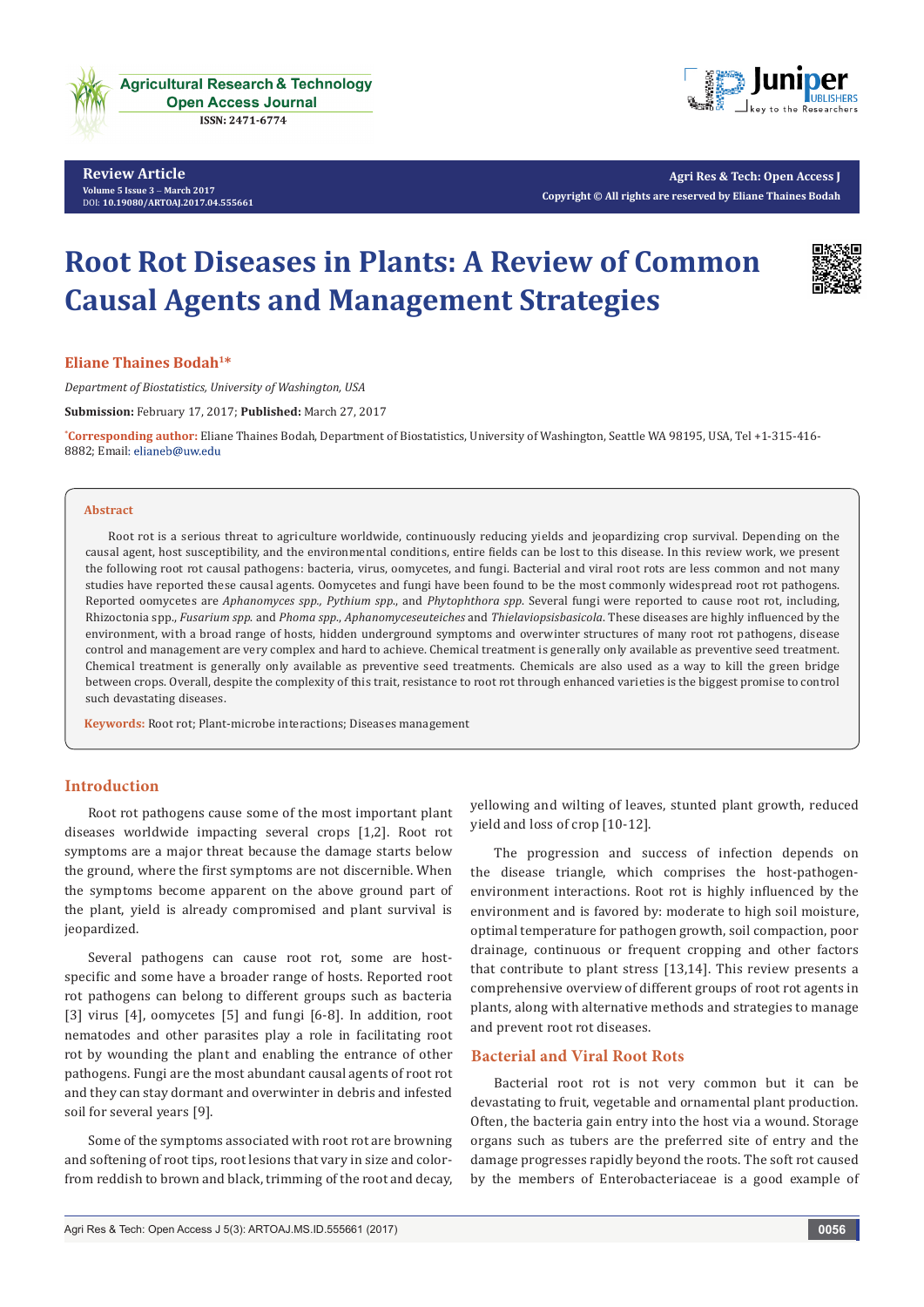generalized damage. Two genera in this group, Pectobacterium and Dickeya, with a wide range of pathogenic species, cause wilt and rot diseases on monocot and dicot plant hosts worldwide. These bacterial pathogens secrete high amounts of plant-cellwall-degrading pectinases and polygalacturonases which digest plant cell walls and cause soft rot symptoms [15].

Within the Pectobacterium genera, an economically important pathogen is *P. betavasculorum* which has been reported to cause bacterial vascular necrosis and root rot of sugar beet. Within the Dickeya genera, *Erwinia chrysanthemi* is an economically important pathogen because it causes bacterial stem and root rot of sweet potato [16]. This pathogen causes soft rot disease in a wide range of crops in mild climate regions and in greenhouse settings [17].

Bacterial stem and root rot is common in storage but may also affect plants in the field and in seedbeds. The first symptom is the partial wilting of the plant and eventually the entire plant may collapse and die. Water-soaked, sunken brown to black lesions are observed at the base of stems and on petioles. On fibrous roots, localized lesions are observed, but the entire root system can be affected, showing the characteristic black, watersoaked appearance. Dark streaking in the vascular tissue of the roots has also been reported [18].

Viral root rots are less common than bacterial root rots. Some studies have reported cassava brown streak virus as a causal agent of root necrosis. Two distinct virus species have been identified, cassava brown streak virus and Ugandan cassava brown streak virus. Both are members of the Potyviridae family and are transmitted by the whitefly vector *Bemisia tabaci*  (Gennadius). Dissemination of the virus is through cuttings that are taken from infected parent material [19]. As detection methods evolve, information regarding the non-traditional causative agents of root rot is expected to increase.

#### **Oomycetes**

Oomycetes, also known as water molds, are a large group of terrestrial and aquatic eukaryotic organisms that superficially resemble fungi in mycelial growth and mode of nutrition. However, molecular studies and distinct morphological characteristics have placed them in the kingdom Chromalveolata, phylum Heterokontophyta [5]. The terrestrial oomycetes are primarily parasites of vascular plants, and include several important root pathogens such as *Aphanomyces spp., Pythium spp.,* and *Phytophthora spp*.

Among the *Aphanomyces spp*. *A. cochlioides* creates a major constraint in cultivation of sugar beet, causing damping off and chronic root rot [13,20]. Another economically important root pathogen in this group is *A. euteiches* infecting a variety of field crops worldwide, especially legumes. This pathogen can drastically reduce yield in beans [21], alfalfa [22], fava beans [23], clover, lentils and peas [24,25].

For instance, A. euteiches Drech., is responsible for one of the most damaging soil-borne root diseases in peas worldwide [26]. It can affect the plant at any developmental stage, causing rotting of the roots and epicotyls that result in stunted seedlings, yellow leaves and even dead plants [27]. The development of cultivars with tolerance or partial resistance to Aphanomyces root rot is generally considered to be one of the best options to reduce yield loss [25]. Resistance is limited in commercial cultivars [27]. Cultural practices for Aphanomyces root rot are highly dependent on environmental conditions, mainly because proliferation is through water-motile zoospores that thrive in poorly drained soil conditions [28].

*Pythium,* with over two hundred described species, can cause a variety of diseases including root rot in numerous plant hosts [29]. At least ten *Pythium spp*. cause *Pythium* damping off and root rot in various legumes and monocots.A rapid black rot of the entire primary root that can move up to the stem is typical of this pathogen. *P. ultimum* and *P. irregular* have been reported as the most ubiquitous pathogens in this group [30].

Root rot caused by *Pythium spp*. is one of the most damaging diseases restricting production of common bean [31]. This disease in corn was reported to be caused by *P. graminicola* in Japan. Tobacco seedlings in floating systems were also infected by *P. diclinum* [32]. Ornamentals under different irrigation regimes were reported to be infected by *P. aphanidermatum* and *P. ultimum* [33]. These same two species were shown to infest greenhouse cucumber production [34]. Some other specialty crops such as parsnip and parsley have up to 80 % and 100 % yield losses in Australia which is attributed to Pythium [35]. P. arrhenomanes is considered to be the most important cause of sugar-cane root rot [36]. Pythium root rot is also a relevant disease for wheat [37] and common bean.

*Phytophthora spp*. belong to the family Pythiaceae along with *Pythium spp*. and together they attack a wide range of woody ornamentals as well as annual crops. Symptoms include wilting, yellow or sparse foliage and branch dieback. *Phytophthora spp.* cause late blight of potato and tomato, foliar blights on peppers and cucurbits, and root or stem rots of many plant species. Taiwan cherry was reported to be infected by *P. cambivora*. Root rot of pea and fava bean in Southern Sweden were found to be caused by *P. pisi sp*. nov. [38]. The *P. citricola* complex has been found associated with mortality of *Aucuba japonica* in the UK [39]. *P. palmivora* is a common causal agent in papaya root rot [40]. Phytophthora root rot is also a threat to red raspberries [41], chickpeas [42,43], pepper [44], soybean [45], ash trees [46], kiwi fruit [47], avocado [48], and innumerous other crops.

#### **Fungal Root Rots**

There are several fungal root rot pathogens that compromise root health. For conifers, *Heterobasidion annosum* sensulato, *Armillaria ostoyae*, and *Phellinus sulphurascens* are important fungal pathogens causing annosum, armillaria and laminated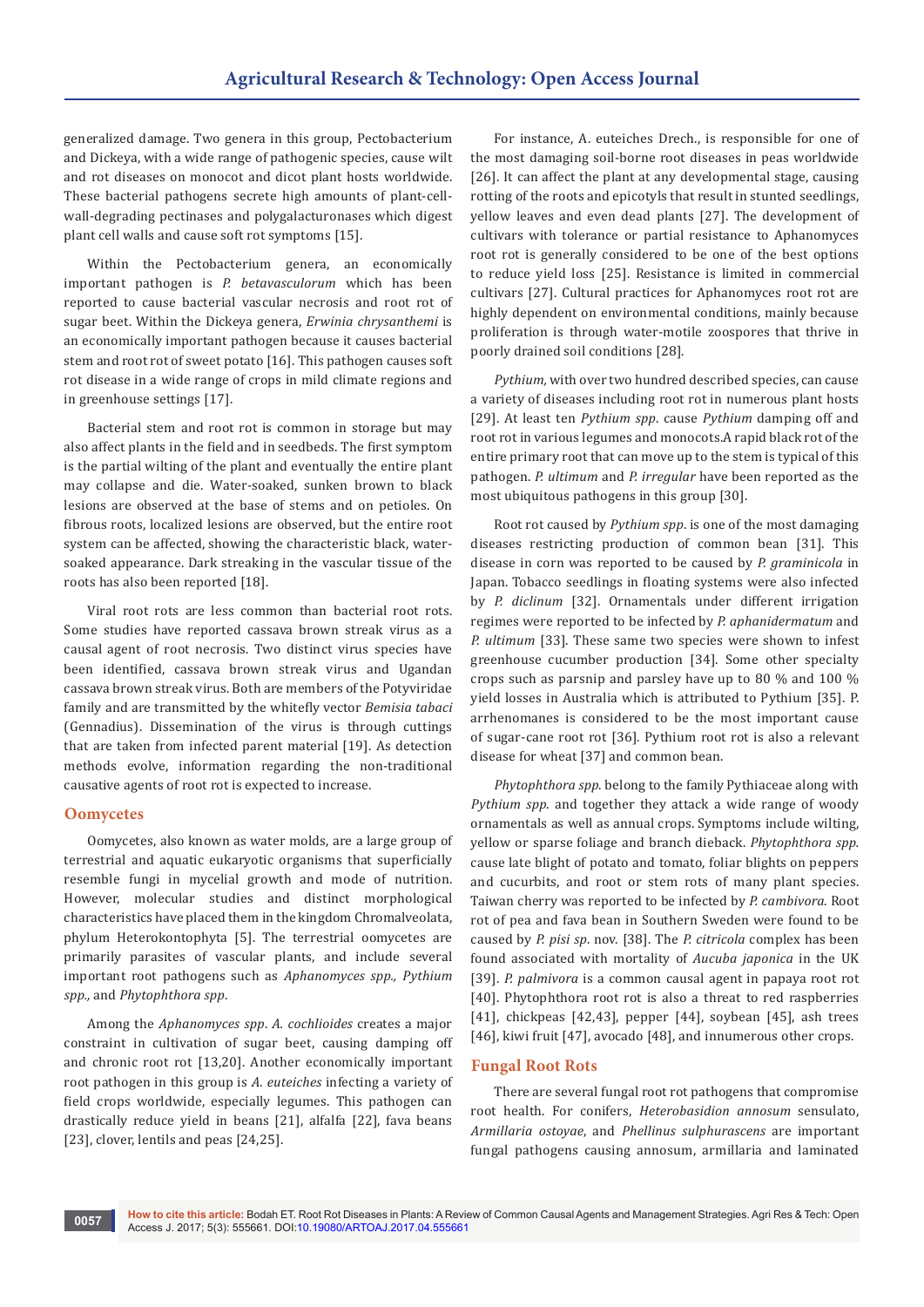root rot, respectivelly. These pathogens are found in temperate forests of the northern hemisphere causing decay, growth reduction and tree mortality [6].

Annosum root rot caused by *Heterobasidion spp* is common in plantation-grown conifers [49]. The H. annosum species complex consists of five species. Three of the species *H. annosum*, *H. parviporum* and *H. abietinum*, occur in Europe, and the other two *H. irregulare* and *H. occidentale* occur in North America, [13]. *H. parviporum* can increase drought stress while infecting the roots in Norway spruce in the Alps [50]. Infected trees often show no above ground symptoms until survival is compromised. Infected roots have lesions that can spread to other organs [51].

Armillaria root rot is caused by *Armillaria spp*. infecting oaks and other woody ornamental and crop trees and shrubs [52]. Root rot caused by *A. cepistipes* correlates positively with dieback severity and plays a role in tree decline. It was observed that even four years after tree falling, root rot was found to have a negative impact on sprouting efficiency [53]. A. mellea is an important phytopathological problem in the wine sector [54]. In the vineyard it reduces plant vigor, causes chlorotic leaves to develop, and hastens phylloptosis in autumn [55]. Armillaria root rot is also a threat to apple, walnut and kiwi production [56].

Laminated root rot is the most damaging disease of younggrowth Douglas-fir and other conifers in the Pacific Northwest region of the U.S. This disease is caused by the fungus P*hellinus weirii*, which survives for 50 years or more in roots after trees are harvested [57]. *Phellinus sulphurascens* is also a major naturally occurring pathogenic fungus. The disease spreads below ground at root contact regions and often occurs in combination to Armillaria root rot [6]. Laminated root rot also been reported to be caused by *Phellinidium qilianense* in qilian juniper [7].

Another important tree root disease is the white root rot caused by the ascomycete *Rosellinia necatrix*, attacking a wide range of perennial plants [58]. White root rot is the major threat to apple in Kashmir valley. The moist conditions of the orchards and deficient irrigation system create the right conditions for this disease [59]. This pathogen is also a serious problem for avocado production in the Mediterranean [60]. Symptoms include root and collar rot of trees leading to a decline in vigor. A distinct margin is usually visible between the infected and healthy bark with a thin layer of white fungal growth found under the diseased bark. A white cottony mycelium and mycelia strands, either white or black, appear on and surrounding infected roots or inside the bark [61].

Rhizoctonia root rot is a frequent disease of many crops such as bean [62], apple [63], tobacco, blueberry [64], tomato [65], pea [66], and canola [67]. This pathogen generally attacks its hosts in the juvenile stages of development. Rhizoctonia root and crown rot, caused by *R. solani,* is the most widespread and damaging sugar beet disease in Nebraska [68]. Rhizoctonia root rot and bare-patch are diseases that limit the yield of directseeded cereals, especially wheat and barley [69]. *R. bataticola* is another serious threat mainly in cotton production [70].

Fusarium root rot is a common disease in several crops. Symptoms include round or irregular light brown lesions that progress to dark black lesions on below ground roots and stems, stunting and death [71]. In legumes, the major root rot causing agents are *F. solani* and *F. avenaceum* [72]. Thus, production of bean [73], soybean [74], pea [75], lentil [76], and peanut [77] is highly compromised by this type of pathogen. F. solani can cause severe rot in sweet potato roots [78] and cassava [79]. Fusarium spp. also cause other rots such as Fusarium crown rot in cereals and Fusarium stalk (stem) rot in corn. These species differ from those responsible for disease in dicots and include: *F. graminearum, F. culmorum, F. avenaceum, F. verticillioides,* and *F. Pseudograminearum. F. culmorum* causes foot and root rot and Fusarium head blight on different small-grain cereals, particularly wheat and barley [80]. *F. graminearum* plays a role in crown and root diseases of wheat. F. chlamydosporum infects coleus and other ornamentals. *F. oxysporum* is more frequently associated to wilt but it causes root rot on members of the Cactaceae family such as Schlumbergera truncate [81]. F. oxysporum also causes stem and root rot in melons [82].

Phoma root rot is caused by many species. *P. betae* is known to cause leaf spot and rotting of beets during storage. *P. terrestris*  has been reported to cause pink root rot of onion [83]. Red root rot of corn is also attributed to *P. terrestris* [84]. Roots and basal stalk tissue infected with red root rot have a reddish pink discoloration that becomes a deeper red color as the disease progresses [85]. *P. sclerotioides* causes brown root rot of alfalfa and other perennial forage legumes [86].

Black root rot is primarily caused by *Thielaviopsisbasicola.*  It infects a wide range of hosts, causing root disease in over 200 plant species. Symptoms include stem rot and damping off in some hosts in addition to rotten roots. Economically important hosts are tobacco [87], carrot [88], cotton [89], and soybean [90].

There are several other root rot pathogens that are less frequently reported. Some examples of such pathogens include *Aspergillus spp., Alternaria spp., Curvularia spp., Rhizopus spp*. and *Penicillium spp.*, isolated from soil, root, stem and foliar samples of plants showing root rot symptoms [91]. Fungi *Rigidoporus lignosus* and *Phellinus noxius* are root rot pathogens reported in rubber trees. Dry root rot of chickpea caused by *Macrophomina phaseolina* is another significant fungal root disease that impacts chickpea production areas in India [92].

Overall, root rots are generally referred to as a complex, for example, black root rot of strawberry is attributed to *Pythium, Fusarium*, and *Rhizoctonia* pathogens [93]. Another example is the pea root rot complex where the disease is caused by a single pathogen or a combination of pathogens, including Alternaria *alternata, A. euteiches, F. oxysporum, F.solani, F. avenaceum, Mycosphaerella pinodes, Pythium spp., R. solani,*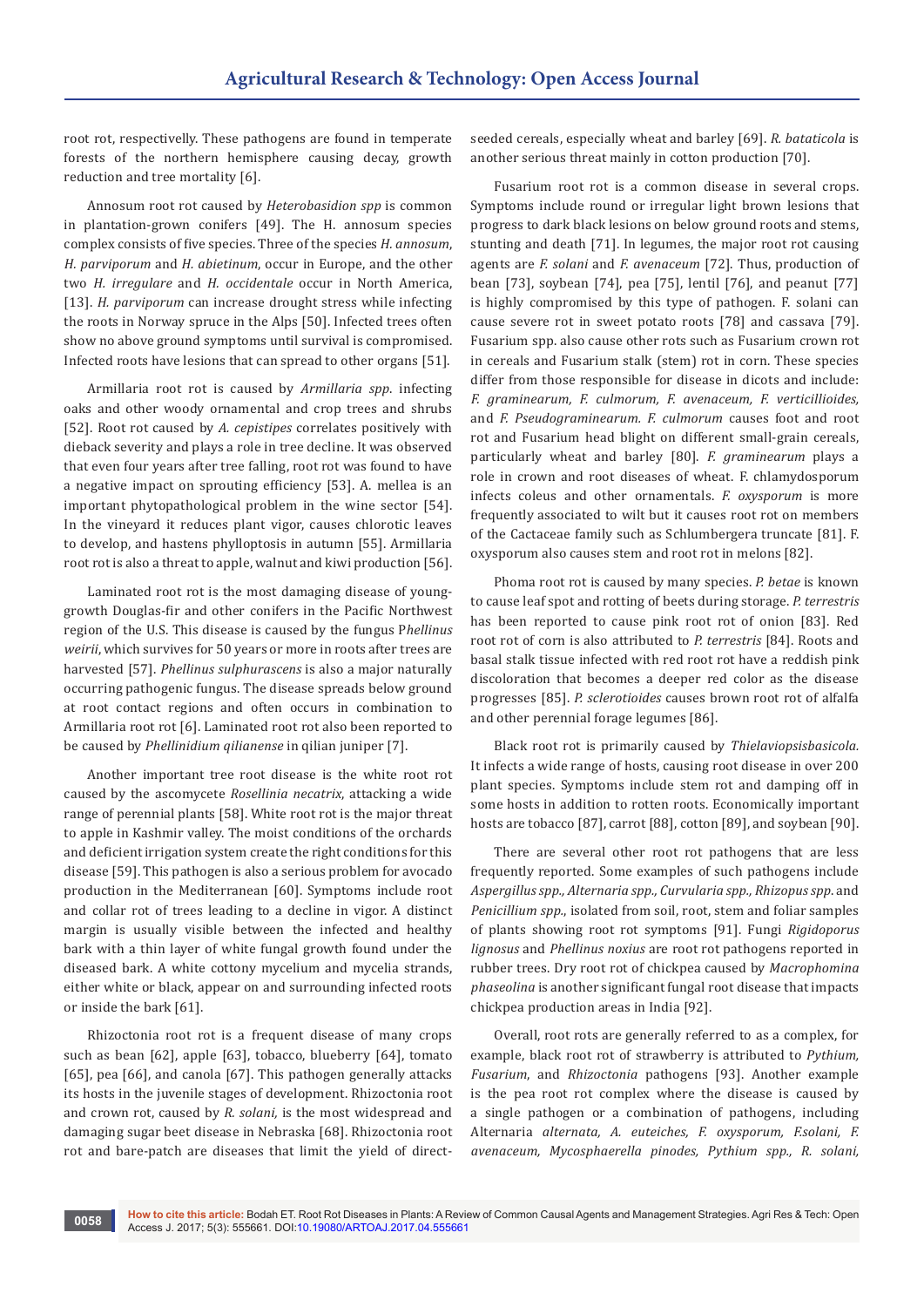*Sclerotiniasclerotiorum* and *Phytophthora spp.* [94,95]. Other fungi that can be associated with pea root rots include *T. basicola* and *Ascochytapinodella. Phoma spp*. can also be referred as part of the pea root rot complex [96].

### **Management Strategies for Root Rot**

Effective management of root rot can be achieved by adopting resistant and tolerant varieties. Cultural practices, chemical treatments and biological control agents are also extremely important. Cultural practices can directly or indirectly affect populations of soil borne pathogens and the severity of their resultant root diseases [97].

Draining wet soils, crop rotation, soil preparation by tillage, fertilization, and weed control before planting have been reported as tools to manage root rot diseases. Planting within the recommended seed rate to avoid overcrowding can also decrease disease pressure. Crop rotation can break the disease cycle and affect soil chemistry. Many species within the Brassicaceae family contain glucosinolates that liberate products such as the volatile isothiocyanates, shown to suppress *A. euteiches* through hydrolysis. In this sense, Brassicaceae seed meal applications can also be used for its fungicidal benefits.

Reducing the green bridge by killing weeds or volunteer plants that allow the fungus to survive between crops is another important cultural practice. This control can be achieved by using herbicides such as glyphosate to control Rhizoctonia root rot in wheat [98]. However, fungal pathogens can survive for many years in soil as mycelium and by producing sclerotia. This increases the complexity of management, potentially mandating the application of bio control agents. Chemical treatment after planting is not a common option to treat root rots due to the advanced state of the disease by the time above ground damage is evident.

Other options for preventing root rot can include the use of chemical fungicides, inoculation or bio control agents. For instance, the population density of *R. solani* was reduced significantly in the rhizosphere of pea seedlings obtained from seeds pretreated with Trichoderma and/or Topsin-M. Treatment with Apron XL+Maxim4 FS+Cruiser with or without Rhizobium inoculant increased emergence and reduced root rot severity and the number of Pythium colonies compared to the untreated control.

Integrated pest management is more applicable, including timely fungicide applications, crop rotation and attention to soil moisture levels, along with developments in bio control. Plant growth-promoting rhizobacteria such as *Bacillus pumilus* and *Pseudomonas putida*, along with antagonistic fungi such as *Aspergillus awamori, Aspergillus niger* and *Trichoderma harzianum* have been used to control Fusarium root rot of pea [99]. Integration of soil application and seed treatment formulations of *Trichoderma spp.* for management of wet root rot of mungbean caused by *R. solani* has also been reported [100].

Strains of Pseudomona spp. have been shown to reduced disease symptoms of both *R. solani* AG-8 and *P. ultimum*, and the latter four also suppressed *R. oryzae* and *P. irregular* [101]. Studies on cultures of P. cinnamomi exposed to different Ca2+ fertilizers in vitro showed significant inhibition of sporangial, chlamydospore and zoospore production at millimolar concentrations while mycelial growth was mainly unaffected [102]. Trichoderma viride and Pseudomonas fluorescens were successfully used when combined as biocontrol agents for dry root rot of chickpeas.

Other alternative treatments are recently being considered, including soil type studies. Sandy soil covered with consortium of *Zea mays* and *Vignaunguiculata* was efficient in suppressiveness against disease caused by F. solani in cassava root rot. Vermicomposting for organic production was effective to reduce root rot in a complex disease of *Coleus forskohlii* involving *Fusarium chlamydosporum* and *Ralstoniasolanacearum*, in terms of 73% percent less wilt incidence and 82% less severity of root rot.

One pathogen may also inhibit another pathogen. For example, in a study conducted with alfalfa, co-inoculation with both *A. euteiches* and *Phytophthoramedicaginis* resulted in significantly reduced amounts of P. medicaginis DNA detected when compared with amounts detected from inoculations with *P. medicaginis* alone [103].

Resistance for root rot diseases is generally imparted by more than one gene and is referred to as quantitative resistance. This type of resistance provides partial and durable resistance to a range of pathogen species in different crops [104]. Root rot resistance is often quantitative. Most of the genes underlying this trait are difficult to introgress in modern-type cultivars while maintaining field and market desirable agronomic and quality traits.

#### **Applying genetics to improve resistance**

Identification of quantitative trait loci (QTL) in carefully designed genetic studies has been a major approach to study quantitative resistance. QTL studies are used to understand: epistatic and environmental interactions, race-specificity of partial resistance loci, interactions between pathogen biology, plant development and biochemistry, and the relationship between qualitative and quantitative loci. QTL mapping also opens up the possibility of positional cloning of partial resistance genes and its subsequent use in marker-assisted selection (MAS) of complex disease resistance characters [105]. MAS is the process of using morphological, biochemical, or DNA markers as indirect criteria for selecting agriculturally important traits in crop breeding [106].

Conventional plant breeding and genetic engineering are known to have introgressed diseases resistance into several crops. Conventional breeding demands significant time and effort in field trials. Recent advances in manipulating resistance include protein and RNA-mediated resistance. RNA silencing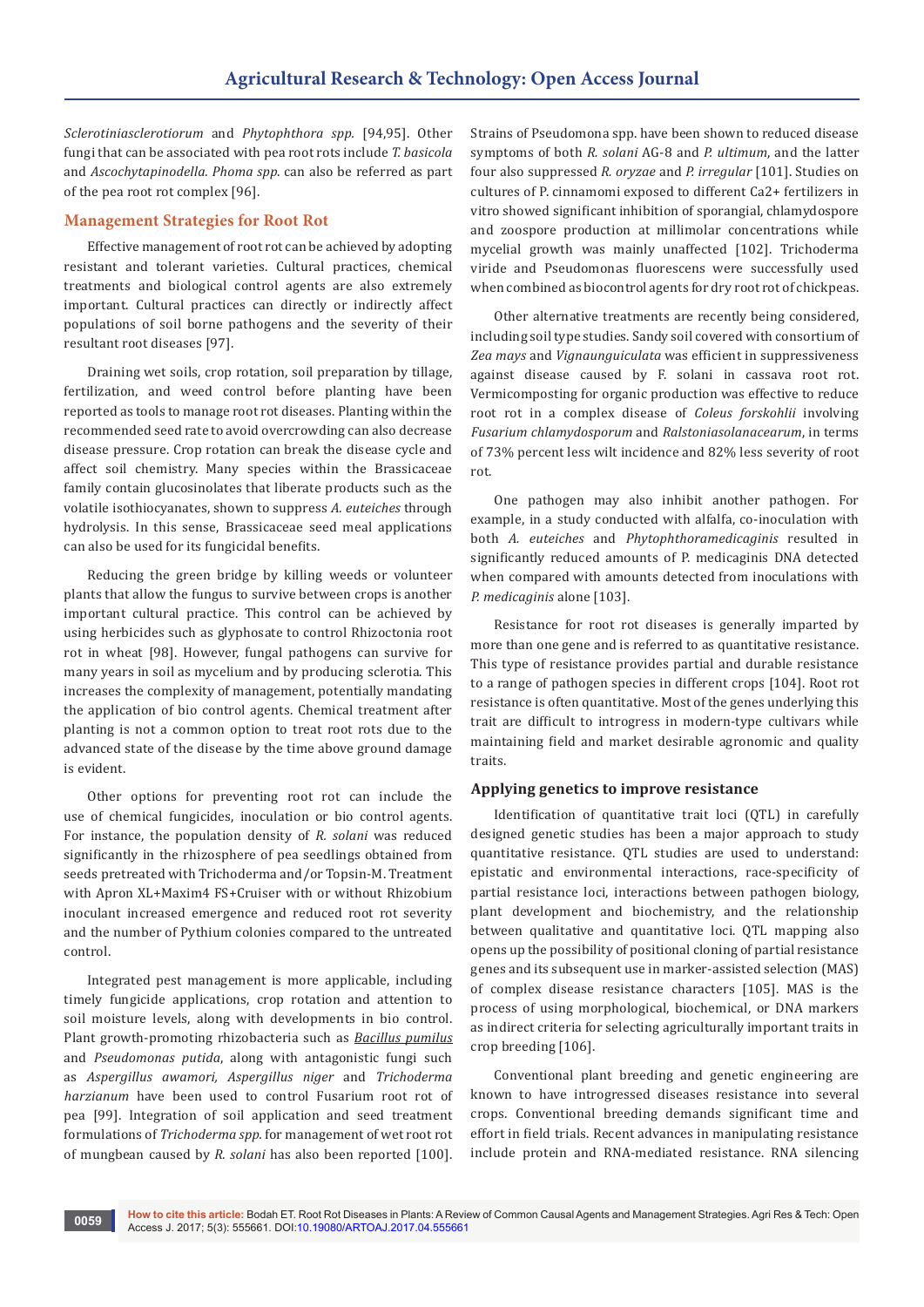is a process that can induce mRNA degradation or translation inhibition at the post-transcriptional level. It can also induce epigenetic modification at the transcriptional level [107].

Regardless of the method, informed deployment of major resistance traits will enable the production of crop varieties with effective resistance [108]. However, the development of resistant cultivars needs content evaluation as pathogens evolve. For example, the use of cultivars with different resistance genesto *Leptosphaeriamaculans* was suggested to lead to a different spectrum of virulent isolates in oilseed rape production [109- 111].

#### **Conclusion**

This work presented a review on root rot diseases that are a great threat to many crop systems around the world. Bacteria, virus, oomycetes and fungi are the main causal agents that can act as a primary pathogens or in combination with other pathogens in both field and greenhouse space. Bacterial stem and root rot also affects many crops and is common in storage, field and seedbeds. Viral root rots are even less common and were reported to be a problem in cassava production. Oomycetes and fungi are the most frequent yield reducers. Reported oomycetes are *Aphanomyces spp., Pythium spp.,* and *Phytophthora spp*. Several fungi cause root rot, including, *H. annosum, A. ostoyae* and *P. sulphurascens* that have been reported as a problem for tree crops, as well as the broader host range pathogens *Rhizoctonia spp., Fusarium spp.*

Beneficial interactions such as legume-rhizobial and plantmycorrhizal relationships can improve the ability of a root system to withstand stress as well as provide a boost to the plant immune system. Some microbes can also inhibit other pathogens such as *A. euteiches* that is known to be suppressed by a vesicular-arbuscular mycorrhizal fungus. Knowledge of plantmicrobe and microbe-microbe interactions can also be the basis of biocontrol research.

Due to the high environmental influence, broad range of hosts, hidden underground symptoms and overwinter structures of many root rot pathogens, root rot disease control and management is complex and hard to achieve. Chemical treatment is generally only available as preventive seed treatment for some root rots or as a way to kill the green bridge between crops.

Therefore, the adoption of resistant or tolerant varieties is still the most promising tool to control root rot. As there is no complete resistance for major diseases such as Aphanomyces and Fusarium root rots due to the quantitative nature of this trait, breeding for this trait is very complex. Greenhouse assays and field screenings can be expensive and the use of markers becomes a great tool to identify sources of resistance. Reliable markers such as SNPs are still lacking to develop a research foundation that will provide an understanding of the genetic mechanisms underlying resistance as well as to be used in MAS.

#### **References**

- 1. [Gonzalez M, Pujol M, Metraux JP, Gonzalez-Garcia V, Bolton MD, et al.](https://www.ncbi.nlm.nih.gov/pubmed/21355993)  [\(2011\) Tobacco leaf spot and root rot caused by](https://www.ncbi.nlm.nih.gov/pubmed/21355993) *Rhizoctonia solani*  [Kühn. Molecular plant pathology 12\(3\): 209-216.](https://www.ncbi.nlm.nih.gov/pubmed/21355993)
- 2. [Nzungize J, Gepts P, Buruchara R, Male A, Ragama P, et al. \(2011\)](http://www.plantsciences.ucdavis.edu/gepts/Nzungize%20et%20al.Pythium%20R%20introgr%20Rwanda.%202011.pdf)  Introgression of *Pythium* [root rot resistance gene into Rwandan](http://www.plantsciences.ucdavis.edu/gepts/Nzungize%20et%20al.Pythium%20R%20introgr%20Rwanda.%202011.pdf)  [susceptible common bean cultivars. African Journal of Plant Science](http://www.plantsciences.ucdavis.edu/gepts/Nzungize%20et%20al.Pythium%20R%20introgr%20Rwanda.%202011.pdf)  [5\(3\): 193-200.](http://www.plantsciences.ucdavis.edu/gepts/Nzungize%20et%20al.Pythium%20R%20introgr%20Rwanda.%202011.pdf)
- 3. El Karkouri A, El Hassani FZ, El Mzibri M, Benlemlih M, El Hassouni M (2010) Isolation and identification of an actinomycete strain with a biocontrol effect on the phytopathogenic *Erwiniachrysanthemi* 3937VIII responsible for soft rot disease. Annals of microbiology 60(2): 263-268.
- 4. [Legg JP, Jeremiah SC, Obiero HM, Maruthi MN, et al. \(2011\) Comparing](https://www.ncbi.nlm.nih.gov/pubmed/21549776)  [the regional epidemiology of the cassava mosaic and cassava brown](https://www.ncbi.nlm.nih.gov/pubmed/21549776)  [streak virus pandemics in Africa. Virus Research 159 \(2\): 161-170.](https://www.ncbi.nlm.nih.gov/pubmed/21549776)
- 5. Heffer V, Powelson ML, Johnson KB (2002) Oomycetes). The Plant Health Instructor.
- 6. Cleary M, Sturrock R, Hodge J (2011) Laminated Root Disease- Stand Establishment Decision Aid. Journal of Ecosystems and Management, North America.
- 7. [Cui B, Dai YC, He S, Zhou, LW, et al. \(2014\) A Novel](http://apsjournals.apsnet.org/doi/abs/10.1094/PDIS-03-14-0335-RE) *Phellinidium* sp. [Causes Laminated Root Rot on Qilian Juniper \(](http://apsjournals.apsnet.org/doi/abs/10.1094/PDIS-03-14-0335-RE)*Sabina przewalskii*) in [Northwest China. Plant disease 99\(1\): 39-43.](http://apsjournals.apsnet.org/doi/abs/10.1094/PDIS-03-14-0335-RE)
- 8. [Harveson RM, Nielsen KA, Clay CC \(2011\) Determining optimal](http://digitalcommons.unl.edu/cgi/viewcontent.cgi?article=1059&context=panhandleresext)  fungicide timing for *Rhizoctonia* [root rot of sugar beet in Nebraska](http://digitalcommons.unl.edu/cgi/viewcontent.cgi?article=1059&context=panhandleresext)  [based on soil temperatures. Panhandle Research and Extension Center,](http://digitalcommons.unl.edu/cgi/viewcontent.cgi?article=1059&context=panhandleresext)  [p. 60.](http://digitalcommons.unl.edu/cgi/viewcontent.cgi?article=1059&context=panhandleresext)
- 9. [Berg B, McClaugherty C \(2014\) Decomposition of Fine Root and Woody](http://link.springer.com/chapter/10.1007%2F978-3-642-38821-7_8)  [Litter. In: Plant Litter. Springer Berlin Heidelberg, Germany, pp. 171-](http://link.springer.com/chapter/10.1007%2F978-3-642-38821-7_8) [187.](http://link.springer.com/chapter/10.1007%2F978-3-642-38821-7_8)
- 10. [Hamon C, Baranger A, Coyne CJ, Mcgee RJ, Le Goff IL, et al. \(2011\)](https://www.ncbi.nlm.nih.gov/pubmed/21479935)  [New consistent QTL in pea associated with partial resistance to](https://www.ncbi.nlm.nih.gov/pubmed/21479935)  *Aphanomyces euteiches* [in multiple field and controlled environments](https://www.ncbi.nlm.nih.gov/pubmed/21479935)  [from France and the United States. Theor Appl Genet 123\(2\): 261-281.](https://www.ncbi.nlm.nih.gov/pubmed/21479935)
- 11. Liberato JR, Sanhueza RMV, Miles AK, Horlock C (2011) White root rot (*Rosellinia necatrix*). 2 Mar 2014.
- 12. [Jung YS, Kim YT, Yoo SJ, Kim HG \(1999\) Mycological characteristics of](https://eurekamag.com/research/003/208/003208891.php)  *Fusarium solani* f. sp. *Pisi* [isolated from pea, ginseng and soybean in](https://eurekamag.com/research/003/208/003208891.php)  [Korea. Plant Pathology Journal 15\(1\): 44-47.](https://eurekamag.com/research/003/208/003208891.php)
- 13. [Dalman K, Olson A, Stenlid J \(2010\) Evolutionary history of the conifer](http://onlinelibrary.wiley.com/doi/10.1111/j.1365-294X.2010.04873.x/abstract)  root rot fungus *[Heterobasidion annosum sensu](http://onlinelibrary.wiley.com/doi/10.1111/j.1365-294X.2010.04873.x/abstract) lato*. Molecular Ecology [19\(22\): 4979-4993.](http://onlinelibrary.wiley.com/doi/10.1111/j.1365-294X.2010.04873.x/abstract)
- 14. [Abdel-Monaim MF, Abo-Elyousr KAM \(2012\) Effect of preceding and](http://www.sciencedirect.com/science/article/pii/S0261219411003383)  [intercropping crops on suppression of lentil damping-off and root rot](http://www.sciencedirect.com/science/article/pii/S0261219411003383)  [disease in New Valley-Egypt. Crop Protection 32: 41-46.](http://www.sciencedirect.com/science/article/pii/S0261219411003383)
- 15. Charkowsky AO (2006) The Soft Rot Erwinia. In: Gnanamanickam S (Ed.), Plant-Associated Bacteria. Dordrecht, Springer, The Netherlands 3: 423-505.
- 16. Huang JH, Ann PJ, Chiu YH, Tsai JN (2012) First report of Phytophthoracambivora causing leaf and stem blight and root rot on taiwan cherry (*Prunus campanulata*) in Taiwan- Plant Disease. 96(7): 1065.
- 17. Ames T (2014) Sweet Potato Diseases.
- 18. [Akamatsu HO, Grunwald NJ, Chilvers MI, Porter LD, Peever LT \(2007\)](https://scholars.opb.msu.edu/en/publications/development-of-codominant-simple-sequence-repeat-single-nucleotid-4)  [Development of codominant simple sequence repeat, single nucleotide](https://scholars.opb.msu.edu/en/publications/development-of-codominant-simple-sequence-repeat-single-nucleotid-4)  [polymorphism and sequence characterized amplified region markers](https://scholars.opb.msu.edu/en/publications/development-of-codominant-simple-sequence-repeat-single-nucleotid-4)  [for the pea root rot pathogen,](https://scholars.opb.msu.edu/en/publications/development-of-codominant-simple-sequence-repeat-single-nucleotid-4) *Aphanomyc eseuteiches*. J Microbiol Met [71\(1\): 82-86.](https://scholars.opb.msu.edu/en/publications/development-of-codominant-simple-sequence-repeat-single-nucleotid-4)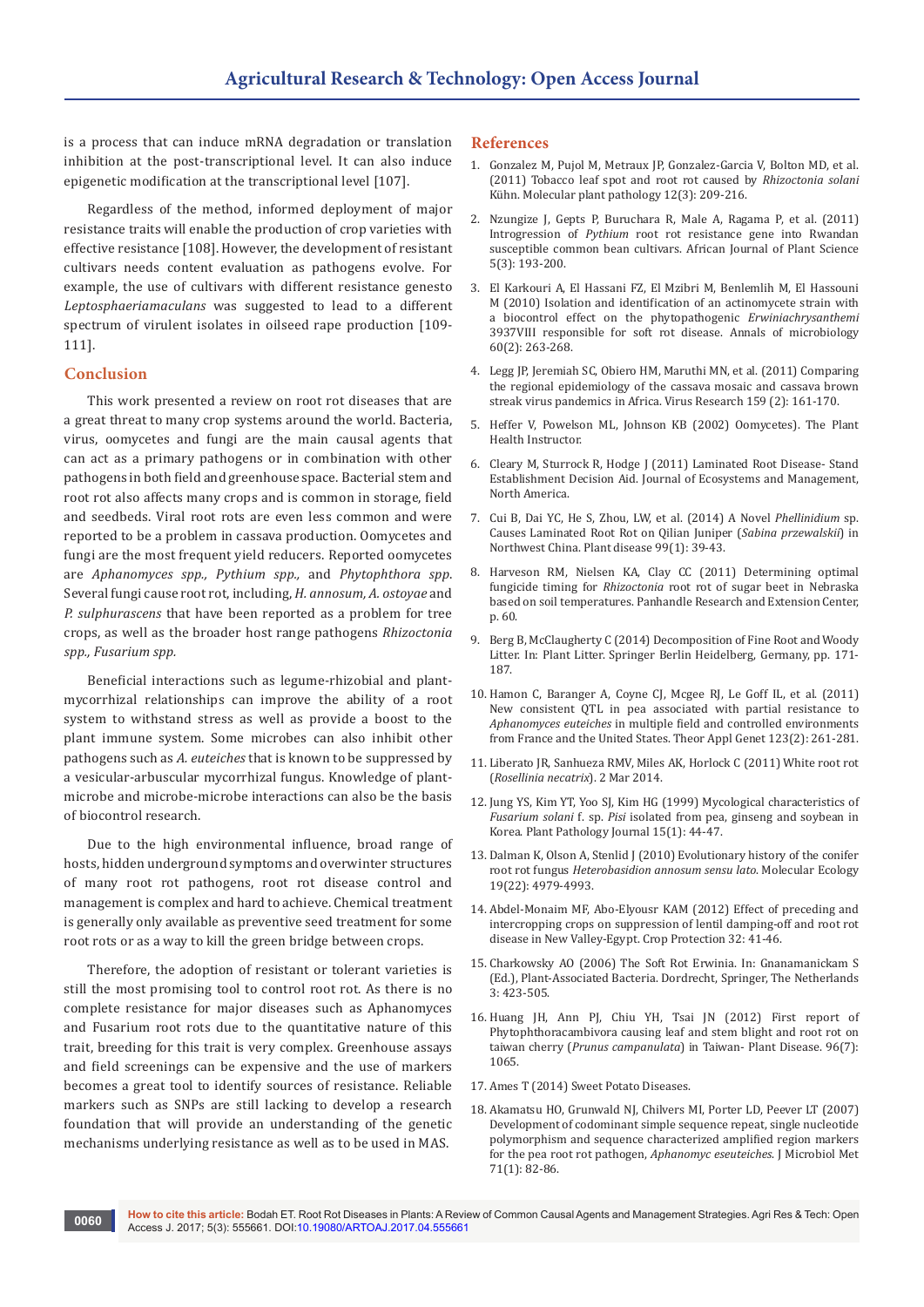- 19. [Smith D, Watson Q \(2014\)](https://extension.soils.wisc.edu/wcmc/aphanomyces-root-rot-management-in-alfalfa/) *Aphanomyces* root rot management in [Alfalfa. UW-Madison Plant Pathology.](https://extension.soils.wisc.edu/wcmc/aphanomyces-root-rot-management-in-alfalfa/)
- 20. Richard C, Beghdadi A, Martin JG (1991) *Aphanomyces euteiches*, a novel root pathogen to alfalfa in Québec. Plant Disease 75(3): 319.
- 21. [van Leur JAG, Southwell R, Mackie J \(2008\)](http://link.springer.com/article/10.1071/DN08004) *Aphanomyces* root rot on [faba bean in northern NSW. Australasian Plant Disease Notes 3\(1\): 8-9.](http://link.springer.com/article/10.1071/DN08004)
- 22. Pfender WF, Malvick DK, Pfleger FL, CR Grau (2011) *Aphanomyces* root rot. In: Kraft JM, Pfleger FL (Eds.), Compendium of pea diseases and pests. (2nd edn), APS Press, USA, pp. 9-13.
- 23. Conner RL, Chang KF, Hwang SF, Warkentin TD, McRae KB (2013) Assessment of tolerance for reducing yield losses in field pea caused by Aphanomyces root rot. Can J Plant Sci 93: 473-482.
- 24. [Kraft JM, Pfleger FL \(2001\) Compendium of pea diseases and pests,](http://www.apsnet.org/apsstore/shopapspress/Pages/42694.aspx)  [second edition. APS Press, Saint Paul, The American Phytopathological](http://www.apsnet.org/apsstore/shopapspress/Pages/42694.aspx)  [Society, USA.](http://www.apsnet.org/apsstore/shopapspress/Pages/42694.aspx)
- 25. [Vandemark GJ, Grünwald NJ \(2005\) Use of real-time PCR to examine](http://link.springer.com/article/10.1007/s10658-004-4170-0)  [the relationship between disease severity in pea and](http://link.springer.com/article/10.1007/s10658-004-4170-0) *Aphanomyces euteiches* [DNA content in roots. European Journal of Plant Pathology](http://link.springer.com/article/10.1007/s10658-004-4170-0)  [111\(4\): 309-316.](http://link.springer.com/article/10.1007/s10658-004-4170-0)
- 26. [Dick MW \(2001\) The peronosporomycetes. In: McLaughlin DJ,](http://link.springer.com/chapter/10.1007%2F978-3-662-10376-0_2)  [McLaughlin EG, Lemke PA, \(Eds.\), The Mycota VII. Part A. Systematics](http://link.springer.com/chapter/10.1007%2F978-3-662-10376-0_2)  [and Evolution. Springer-Verlag, Berlin, Germany, pp. 39-72.](http://link.springer.com/chapter/10.1007%2F978-3-662-10376-0_2)
- 27. [Paulitz TC, Adams K \(2003\) Composition and Distribution of](https://www.ncbi.nlm.nih.gov/pubmed/18943168)  *Pythium* [communities in wheat fields in eastern Washington state.](https://www.ncbi.nlm.nih.gov/pubmed/18943168)  [Phytopathology 93\(7\): 867-73.](https://www.ncbi.nlm.nih.gov/pubmed/18943168)
- 28. [Chao L, Long Y, Yong X, Li W, Yu ZT, et al. \(2012\) First report on root rot](http://xb.ynau.edu.cn/jwk_zk/EN/abstract/abstract10466.shtml)  of tobacco caused by *Pythium diclinum*[. Journal of Yunnan Agricultural](http://xb.ynau.edu.cn/jwk_zk/EN/abstract/abstract10466.shtml)  [University 27\(6\): 905-909.](http://xb.ynau.edu.cn/jwk_zk/EN/abstract/abstract10466.shtml)
- 29. Elmer WH, Gent MPN, McAvoy RJ (2012) Partial saturation under ebb and flow irrigation suppresses *Pythium* root rot of ornamentals. Crop Protection 33: 29-33.
- 30. [Zhang H, Franken P \(2014\) Comparison of systemic and local](http://link.springer.com/article/10.1007/s00572-013-0553-4)  [interactions between the arbuscular mycorrhizal fungus](http://link.springer.com/article/10.1007/s00572-013-0553-4) *Funneliformis mosseae* and the root pathogen *[Aphanomy ceseuteiches](http://link.springer.com/article/10.1007/s00572-013-0553-4)* in *Medicago truncatula*[. Mycorrhiza 24\(6\): 419-430.](http://link.springer.com/article/10.1007/s00572-013-0553-4)
- 31. [Petkowski JE, De Boer RF, Norng S, Thomson F, Minchinton EJ \(2013\)](http://link.springer.com/article/10.1007/s13313-013-0211-5)  *Pythium* [species associated with root rot complex in winter-grown](http://link.springer.com/article/10.1007/s13313-013-0211-5)  [parsnip and parsley crops in south eastern Australia. Australasian](http://link.springer.com/article/10.1007/s13313-013-0211-5)  [Plant Pathology 42\(4\): 403-411.](http://link.springer.com/article/10.1007/s13313-013-0211-5)
- 32. [Dissanayake N, Hoy JW, Griffin JL \(1998\) Herbicide Effects on Sugarcane](https://www.ncbi.nlm.nih.gov/pubmed/18944905)  Growth, *Pythium* Root Rot, and *[Pythium arrhenomanes](https://www.ncbi.nlm.nih.gov/pubmed/18944905)*. Phytopathology [88\(6\): 530-535.](https://www.ncbi.nlm.nih.gov/pubmed/18944905)
- 33. Mavrodi OV, Walter N, Elateek S, Taylor CG, Okubara PA (2012) Suppression of *Rhizoctonia* and *Pythium* root rot of wheat by new strains of *Pseudomonas*. Biological Control 62(2): 93-102.
- 34. [Heyman F, Blair JE, Persson L, Wikstrom M \(2013\) Root rot of pea and](http://apsjournals.apsnet.org/doi/pdf/10.1094/PDIS-09-12-0823-RE)  [faba bean in southern Sweden caused by](http://apsjournals.apsnet.org/doi/pdf/10.1094/PDIS-09-12-0823-RE) *Phytophthorapisi* sp. *nov*. [Plant Disease 97: 461-471.](http://apsjournals.apsnet.org/doi/pdf/10.1094/PDIS-09-12-0823-RE)
- 35. Henricot B, Sierra PA, T Jung (2014) *Phytophthorapa chypleura* sp. nov., a new species causing root rot of Aucuba japonica and other ornamentals in the United Kingdom. Plant Pathology, doi: 10.1111/ ppa.12194.
- 36. [Jia RZ, Paidi M, Lim S, Cho IK, Li QX, et al. \(2012\) Comparative protein](http://sipav.org/main/jpp/index.php/jpp/article/view/2639/1315)  [expression of two papaya cultivars showing a differential response](http://sipav.org/main/jpp/index.php/jpp/article/view/2639/1315)  to the root-rot pathogen *[Phytophthora palmivora](http://sipav.org/main/jpp/index.php/jpp/article/view/2639/1315)*. Journal of Plant [Pathology 94\(3\): 571.](http://sipav.org/main/jpp/index.php/jpp/article/view/2639/1315)
- 37. Graham J, Hackett CA, Smith K, Woodhead M, MacKenzie K, et al. (2011) Towards an understanding of the nature of resistance to *Phytophthora*

root rot in red raspberry. Theoretical and Applied Genetics 123: 585- 601.

- 38. [Moore K, Ryley M, Hobson K, Harden S, Martin W, et al. \(2013\) Response](https://eprints.usq.edu.au/25153/)  [of chickpea genotype to](https://eprints.usq.edu.au/25153/) *Phytophthora* root rot, PRR (*Phytophthora medicaginis*[\). In: Pulse Breeding Australia Inaugural Conference \(PBA](https://eprints.usq.edu.au/25153/)  [2013\): Expanding Horizons. Adelaide, Australia.](https://eprints.usq.edu.au/25153/)
- 39. Du W, Zhao X, Raju T, Davies P, Trethowan R (2013) Studies on the resistance of Australian chickpea (*Cicer arietinum* L.) to *Phytophthora* root rot disease. Australian Journal of Crop Science 7(6): 794-800.
- 40. [Truong HTH, Kim KT, Kim DW, Kim S, et al. \(2012\) Identification of](http://onlinelibrary.wiley.com/doi/10.1111/j.1365-3059.2011.02483.x/abstract)  [isolate-specific resistance QTLs to](http://onlinelibrary.wiley.com/doi/10.1111/j.1365-3059.2011.02483.x/abstract) *Phytophthora* root rot using an [intraspecific recombinant inbred line population of pepper \(](http://onlinelibrary.wiley.com/doi/10.1111/j.1365-3059.2011.02483.x/abstract)*Capsicum annuum*[\). Plant Pathol 61\(1\): 48-56.](http://onlinelibrary.wiley.com/doi/10.1111/j.1365-3059.2011.02483.x/abstract)
- 41. [Zhang W, Dick WA, Hoitink HA \(1996\) Compost induced systemic](https://www.apsnet.org/publications/phytopathology/backissues/Documents/1996Abstracts/Phyto_86_1066.htm)  [acquired resistance in cucumber to](https://www.apsnet.org/publications/phytopathology/backissues/Documents/1996Abstracts/Phyto_86_1066.htm) *Pythium* root rot and anthracnose. [Phytopathology 86: 1066-1070.](https://www.apsnet.org/publications/phytopathology/backissues/Documents/1996Abstracts/Phyto_86_1066.htm)
- 42. [Orlikowski LB, Ptaszek M, Rodziewicz A, Nechwatal J, Thinggaard K, et](http://forestphytophthoras.org/references/phytophthora-root-and-collar-rot-mature-fraxinus-excelsior-forest-stands-poland-and)  al. (2011) *Phytophthora* root and collar rot of mature *Fraxinus excelsior* [in forest stands in Poland and Denmark. Forest Pathology 41: 510-519.](http://forestphytophthoras.org/references/phytophthora-root-and-collar-rot-mature-fraxinus-excelsior-forest-stands-poland-and)
- 43. [Kurbetliİ, Orzan S \(2013\) Occurrence of](http://onlinelibrary.wiley.com/doi/10.1111/jph.12145/abstract) *Phytophthora* root and stem [rot of kiwifruit in Turkey. Journal of Phytopathology 161\(11-12\): 887-](http://onlinelibrary.wiley.com/doi/10.1111/jph.12145/abstract) [889.](http://onlinelibrary.wiley.com/doi/10.1111/jph.12145/abstract)
- 44. [Menge JA, Douhan GW, McKee B, Pond E, Bender GS, et al. \(2012\) Three](http://hortsci.ashspublications.org/content/47/8/1191.full)  [New Avocado Rootstock Cultivars Tolerant to](http://hortsci.ashspublications.org/content/47/8/1191.full) *Phytophthora* Root Rot: ['Zentmyer', 'Uzi', and 'Steddom'. Hort Science 47\(8\): 1191-1194.](http://hortsci.ashspublications.org/content/47/8/1191.full)
- 45. Napierała-Filipiak A, Filipiak M (2011) Effects of Scots pine (*Pinussylvestris*) natural selection in old foci of *Heterobasidion annosum* root rot. Dendrobiology 66: 63-69.
- 46. Gori Y, Cherubini P, Camin F, La Porta N (2013) Fungal root pathogen (*Heterobasidion parviporum*) increases drought stress in Norway spruce stand at low elevation in the Alps. Eur J Forest Res 132: 607- 619.
- 47. Sinclair WA, Lyon (2005) Diseases of trees and shrubs. (2nd edn), Ithaca, Comstock Pub, Cornell University Press, New York, USA.
- 48. [Coetzee MPA, Wingfield BD, Harrington TC, Steimel J, Coutinho TA, et](http://onlinelibrary.wiley.com/doi/10.1046/j.1365-294X.2001.01187.x/abstract)  [al. \(2001\) The root rot fungus](http://onlinelibrary.wiley.com/doi/10.1046/j.1365-294X.2001.01187.x/abstract) *Armillariamellea* introduced into South [Africa by early Dutch settlers. Molecular Ecology 10\(2\): 387-396.](http://onlinelibrary.wiley.com/doi/10.1046/j.1365-294X.2001.01187.x/abstract)
- 49. [Bakys R, Vasiliauskas A, Ihrmark K, Stenlid J, Menkis A, et al. \(2010\)](http://www.tandfonline.com/doi/abs/10.1080/02827581.2010.536569?journalCode=sfor20)  [Root rot, associated fungi and their impact on health condition of](http://www.tandfonline.com/doi/abs/10.1080/02827581.2010.536569?journalCode=sfor20)  [declining Fraxinus excelsior stands in Lithuania. Scand J For Res](http://www.tandfonline.com/doi/abs/10.1080/02827581.2010.536569?journalCode=sfor20)  [26\(2\): 128-135.](http://www.tandfonline.com/doi/abs/10.1080/02827581.2010.536569?journalCode=sfor20)
- 50. [Aguin-Casal O, Sainz-Oses MJ, Mansilla-Vazquez JP \(2014\) Armillaria](http://link.springer.com/article/10.1023/B:EJPP.0000041553.98879.51)  [species infesting vineyards in northwestern Spain. European Journal of](http://link.springer.com/article/10.1023/B:EJPP.0000041553.98879.51)  [Plant Pathology 110\(7\): 683-687.](http://link.springer.com/article/10.1023/B:EJPP.0000041553.98879.51)
- 51. [Pellegrini A, Corneo PE, Camin F, Ziller L, Tosi S, et al. \(2013\) Isotope](http://www.sciencedirect.com/science/article/pii/S0929139312002831)  [ratio mass spectrometry identifies soil microbial biocontrol agents](http://www.sciencedirect.com/science/article/pii/S0929139312002831)  [having trophic relations with the plant pathogen](http://www.sciencedirect.com/science/article/pii/S0929139312002831) *Armillaria mellea*. [Applied Soil Ecology 64: 142-151.](http://www.sciencedirect.com/science/article/pii/S0929139312002831)
- 52. Thomidis T, Exadaktylou E (2012) Effectiveness of cyproconazole to control Armillaria root rot of apple, walnut and kiwifruit Crop Protection 36: 49-51.
- 53. Miller RE, Harrington TB, Thies WG, Madsen J (2006) Laminated root rot in a western Washington plantation: 8-year mortality and growth of Douglas-fir as related to infected stumps, tree density, and fertilization. US Department of Agriculture, Forest Service, Pacific Northwest Research Station, USA, p. 37.
- 54. [Kondo H, Kanematsu S, Suzuki N \(2013\) Viruses of the white root rot](https://www.ncbi.nlm.nih.gov/pubmed/23498907)  fungus, *Rosellinia necatrix*[. Adv Virus Res 86: 177-214.](https://www.ncbi.nlm.nih.gov/pubmed/23498907)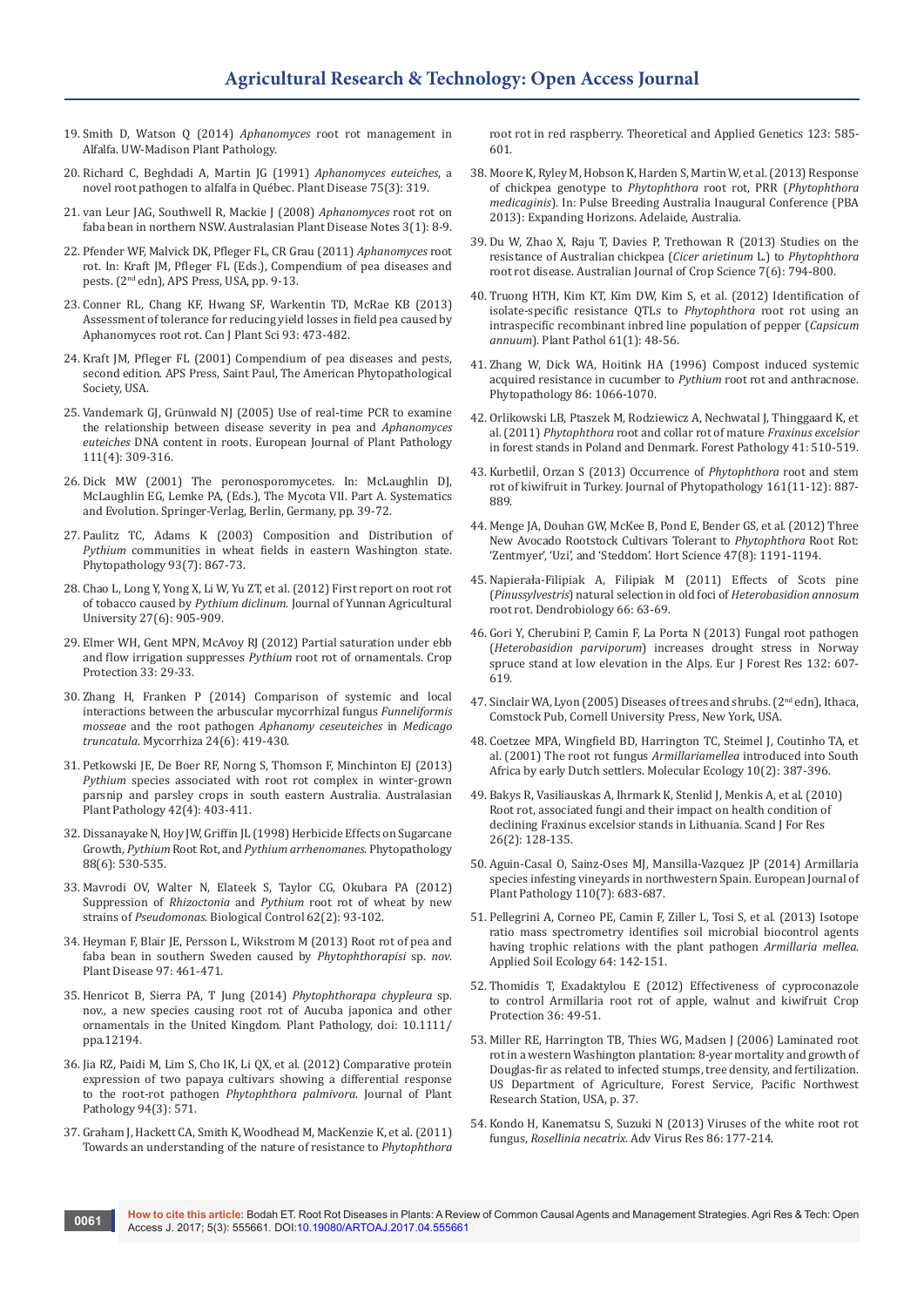- 55. [Bhat ZA, Sheikh FA, Mubarak T, Bhat JA, Zargar MA, et al. \(2012\) On](http://iskv.in/wp-content/themes/iskv/volume-pdfs/74f7db5e52344db2305c2513ca04496djkv-1-1-013.pdf)  [farm testing and popularization of integrated management module](http://iskv.in/wp-content/themes/iskv/volume-pdfs/74f7db5e52344db2305c2513ca04496djkv-1-1-013.pdf)  [of apple root rot under high altitude temperate conditions. Journal of](http://iskv.in/wp-content/themes/iskv/volume-pdfs/74f7db5e52344db2305c2513ca04496djkv-1-1-013.pdf)  [Krishi Vigyan 1: 54-57.](http://iskv.in/wp-content/themes/iskv/volume-pdfs/74f7db5e52344db2305c2513ca04496djkv-1-1-013.pdf)
- 56. [Daes J, Hua GKH, De Maeyer K, Pannecoucque J, Forrez I, et al. \(2011\)](https://www.ncbi.nlm.nih.gov/pubmed/21405991)  [Biological control of Rhizoctonia root rot on bean by phenazine- and](https://www.ncbi.nlm.nih.gov/pubmed/21405991)  [cyclic lipopeptide-producing Pseudomonas CMR12a. Phytopathology](https://www.ncbi.nlm.nih.gov/pubmed/21405991)  [101\(8\): 996-1004.](https://www.ncbi.nlm.nih.gov/pubmed/21405991)
- 57. [Hewavitharana S, Mazzola M \(2013\) Carbon source-dependent efficacy](https://www.ars.usda.gov/research/publications/publication/?seqNo115=291930)  [of anaerobic soil disinfestation \(ASD\) in suppression of](https://www.ars.usda.gov/research/publications/publication/?seqNo115=291930) *Rhizoctonia* [root rot of apple. Phytopathology 103: S2.60.](https://www.ars.usda.gov/research/publications/publication/?seqNo115=291930)
- 58. Haralson JC, Brannen PM, NeSmith DS, Scherm H (2013) Chemical control of *Cylindrocladium* and *Rhizoctonia* root rots in blueberry propagation. Crop Protection 44: 1-5.
- 59. Solanki MK, Singh N, Singh RK, Singh P, et al. (2011) Plant defense activation and management of tomato root rot by a chitin-fortified Trichoderma/Hypocrea formulation. Phytoparasitica 39(5): 471.
- 60. [Singh LR, Kumar B, Shulkla A \(2014\) Management of](http://www.researchjournal.co.in/online/IJAS/IJAS%2010(1)/10_108-114_A.pdf) *Rhizoctonia* root rot of pea (*Pisumsativum* [L.\) by integrated biological and chemical](http://www.researchjournal.co.in/online/IJAS/IJAS%2010(1)/10_108-114_A.pdf)  [approach. International Journal of Agricultural Sciences 10\(1\): 108-](http://www.researchjournal.co.in/online/IJAS/IJAS%2010(1)/10_108-114_A.pdf) [114.](http://www.researchjournal.co.in/online/IJAS/IJAS%2010(1)/10_108-114_A.pdf)
- 61. [Schroeder KL, Paulitz TC \(2012\) First report of root rot caused by](http://apsjournals.apsnet.org/doi/abs/10.1094/PDIS-09-11-0809-PDN)  *Rhizoctonia solani* [AG-10 on canola in Washington State Plant Disease](http://apsjournals.apsnet.org/doi/abs/10.1094/PDIS-09-11-0809-PDN)  [96\(4\): 584.](http://apsjournals.apsnet.org/doi/abs/10.1094/PDIS-09-11-0809-PDN)
- 62. [Ajayi OO, Paulitz TC, Campbell K, Murphy KM, Ullrich SE \(2013\)](https://www.ars.usda.gov/research/publications/publication/?seqNo115=297942)  [Identification of resistance to Rhizoctonia root rot in mutant and wild](https://www.ars.usda.gov/research/publications/publication/?seqNo115=297942)  barley (*Hordeum vulgare* subsp. *spontaneum*). Phytopathology 103: S2- [S3.](https://www.ars.usda.gov/research/publications/publication/?seqNo115=297942)
- 63. [Marimuthu S, Ramamoorthy V, Samiyappan R, Subbian P \(2013\)](http://onlinelibrary.wiley.com/doi/10.1111/jph.12084/abstract)  [Intercropping system with combined application of](http://onlinelibrary.wiley.com/doi/10.1111/jph.12084/abstract) *Azospirillum*  and *Pseudomonas fluorescens* [reduces root rot incidence caused by](http://onlinelibrary.wiley.com/doi/10.1111/jph.12084/abstract)  *Rhizoctonia bataticola* [and increases seed cotton yield. Journal of](http://onlinelibrary.wiley.com/doi/10.1111/jph.12084/abstract)  [Phytopathology 161: 405-411.](http://onlinelibrary.wiley.com/doi/10.1111/jph.12084/abstract)
- 64. [Kamfwa K, Mwala M, Okori P, Gibson P, Mukankusi C \(2013\)](http://www.tandfonline.com/doi/abs/10.1080/15427528.2013.786775?src=recsys&journalCode=wcim20)  [Identification of QTL for fusarium root rot resistance in common bean.](http://www.tandfonline.com/doi/abs/10.1080/15427528.2013.786775?src=recsys&journalCode=wcim20)  [Journal of Crop Improvement 27\(4\): 406-418.](http://www.tandfonline.com/doi/abs/10.1080/15427528.2013.786775?src=recsys&journalCode=wcim20)
- 65. Hegde N, Baer D, Asija P, Shetty K, Rasmussen JB, Goswami RS (2012) Evaluating seed treatments for their ability to control Fusarium root rot in legumes. Phytopathology 102(7): 52-52.
- 66. [Díaz-Arias MM, Munkvold GP, Leandro LF \(2011\) First report of](http://apsjournals.apsnet.org/doi/abs/10.1094/PDIS-04-11-0346)  [Fusarium proliferatum causing root rot on soybean \(](http://apsjournals.apsnet.org/doi/abs/10.1094/PDIS-04-11-0346)*Glycine max*) in [the United States. Plant Disease 95\(10\): 1316.](http://apsjournals.apsnet.org/doi/abs/10.1094/PDIS-04-11-0346)
- 67. [Akhtar MS, Azam T \(2014\) Effects of PGPR and antagonistic fungi on](http://www.tandfonline.com/doi/abs/10.1080/03235408.2013.805487)  [the growth, enzyme activity and Fusarium root-rot of pea. Archives of](http://www.tandfonline.com/doi/abs/10.1080/03235408.2013.805487)  [Phytopathology and Plant Protection 47\(2\): 138-148.](http://www.tandfonline.com/doi/abs/10.1080/03235408.2013.805487)
- 68. [Casasnovas F, Fantini EN, Palazzini JM, Giaj-Merlera G, Chulze SN, et](https://www.ncbi.nlm.nih.gov/pubmed/23472596)  [al. \(2013\) Development of amplified fragment length polymorphism](https://www.ncbi.nlm.nih.gov/pubmed/23472596)  [\(AFLP\)-derived specific primer for the detection of](https://www.ncbi.nlm.nih.gov/pubmed/23472596) *Fusarium solani*a [etiological agent of peanut brown root rot. Journal of Applied](https://www.ncbi.nlm.nih.gov/pubmed/23472596)  [Microbiology. 114\(6\): 1782-1792.](https://www.ncbi.nlm.nih.gov/pubmed/23472596)
- 69. Wang RY, Gao B, Li XH, Ma J, Chen SL (2014) First report of *Fusarium solani* causing fusarium root rot and stem canker on storage roots of sweet potato in China. Plant Disease 98(1): 160-160.
- 70. [Barros JA, Medeiros EV, Notaro KA, Moraes WS, Silva JM, et al. \(2014\)](http://www.academicjournals.org/journal/AJMR/article-abstract/1BA7BB444606)  [Different cover promote sandy soil suppressiveness to root rot disease](http://www.academicjournals.org/journal/AJMR/article-abstract/1BA7BB444606)  of cassava caused by *Fusarium solani*[. African Journal of Microbiology](http://www.academicjournals.org/journal/AJMR/article-abstract/1BA7BB444606)  [Research 8\(10\) :967-973.](http://www.academicjournals.org/journal/AJMR/article-abstract/1BA7BB444606)
- 71. [Scherm B, Balmas V, Spanu F, Pani G, Delogu G, et al. \(2013\)](https://www.ncbi.nlm.nih.gov/labs/articles/23279114/) *Fusarium culmorum*[: causal agent of foot and root rot and head blight on wheat.](https://www.ncbi.nlm.nih.gov/labs/articles/23279114/)

[Mol Plant Pathol 14\(4\): 323-341.](https://www.ncbi.nlm.nih.gov/labs/articles/23279114/)

- 72. [Lops F, Cibelli F, Raimondo ML, Carlucci A \(2013\) First report of stem](http://apsjournals.apsnet.org/doi/abs/10.1094/PDIS-11-12-1092-PDN)  wilt and root rot of *[Schlumbergera truncata](http://apsjournals.apsnet.org/doi/abs/10.1094/PDIS-11-12-1092-PDN)* caused by *Fusarium oxysporum* f. sp. *Opuntiarum* [in Southern Italy. Plant Disease 97\(6\):](http://apsjournals.apsnet.org/doi/abs/10.1094/PDIS-11-12-1092-PDN)  [846.](http://apsjournals.apsnet.org/doi/abs/10.1094/PDIS-11-12-1092-PDN)
- 73. [Cohen R, Orgil G, Burger Y, Saar U, Elkabetz M, et al. \(2014\) Differences](http://onlinelibrary.wiley.com/doi/10.1111/ppa.12286/abstract)  [in the responses of melon accessions to fusarium root and stem rot and](http://onlinelibrary.wiley.com/doi/10.1111/ppa.12286/abstract)  their colonization by *[Fusarium oxysporum](http://onlinelibrary.wiley.com/doi/10.1111/ppa.12286/abstract)*f. sp. *radicis‐cucumerinum*. [Plant Pathology 64\(3\): 655-663.](http://onlinelibrary.wiley.com/doi/10.1111/ppa.12286/abstract)
- 74. [Mishra RK, Sharma P, Srivastava DK \(2012\) First Report of White](https://www.cabdirect.org/cabdirect/abstract/20133137835)  DG (1999) Compendium of corn diseases. (3rd edn), American [Phytopathological Society Press, USA.](https://www.cabdirect.org/cabdirect/abstract/20133137835)
- 75. [causing pink root rot of onion in India. Vegetos- An International](https://www.cabdirect.org/cabdirect/abstract/20133137835)  [Journal of Plant Research 25\(2\): 306-307.](https://www.cabdirect.org/cabdirect/abstract/20133137835)
- 76. Sweets LE, Wright S (2008) Corn Diseases Integrated Pest Management PM 1001.
- 77. [Wunsch, MJ, Bergstrom GC \(2011\) Genetic and morphological evidence](https://www.ncbi.nlm.nih.gov/pubmed/20955081)  [that Phoma sclerotioides, causal agent of brown root rot of alfalfa, is](https://www.ncbi.nlm.nih.gov/pubmed/20955081)  [composed of a species complex. Phytopathology 101\(5\): 594-610.](https://www.ncbi.nlm.nih.gov/pubmed/20955081)
- 78. [Almario J, Muller D, Défago G, Oënne-Loccoz YM \(2014\) Rhizosphere](https://www.ncbi.nlm.nih.gov/pubmed/24650207)  [ecology and phytoprotection in soils naturally suppressive to](https://www.ncbi.nlm.nih.gov/pubmed/24650207)  [Thielaviopsis black root rot of tobacco. Environmental Microbiology](https://www.ncbi.nlm.nih.gov/pubmed/24650207)  [16\(7\): 1949-1960.](https://www.ncbi.nlm.nih.gov/pubmed/24650207)
- 79. [Elsayed FAA, Abeer H, Ali HB, AL-Huqail A \(2011\) First report of black](http://www.academicjournals.org/journal/AJMR/article-abstract/43EBBC913012)  root rot disease (*Thielaviopsis basicola*[\) of carrot in Saudi Arabia.](http://www.academicjournals.org/journal/AJMR/article-abstract/43EBBC913012)  [African Journal of Microbiology Research 5\(18\): 2867-2869.](http://www.academicjournals.org/journal/AJMR/article-abstract/43EBBC913012)
- 80. [Ma J, Jaraba J, Kirkpatrick TL, Rothrock CS \(2011\) Effects of](https://www.ncbi.nlm.nih.gov/labs/articles/24283540/)  *[Meloidogyne incognita](https://www.ncbi.nlm.nih.gov/labs/articles/24283540/)* and *Thielaviopsis basicola* on cotton growth and [root Morphology Phytopathology 104\(5\): 507-512.](https://www.ncbi.nlm.nih.gov/labs/articles/24283540/)
- 81. [Monfort WS, Carroll AG, Emerson MJ, Fortner J \(2010\) First report of](http://apsjournals.apsnet.org/doi/abs/10.1094/PDIS-94-9-1168A)  black root rot caused by *[Thielaviopsis basicola](http://apsjournals.apsnet.org/doi/abs/10.1094/PDIS-94-9-1168A)* on soybean (*Glycine max*[\) in Arkansas. Plant Disease 94\(9\): 1168.](http://apsjournals.apsnet.org/doi/abs/10.1094/PDIS-94-9-1168A)
- 82. [Zaman N, Ahmed S \(2012\) Survey of root rot of groundnut in rainfed](http://www.academicjournals.org/journal/AJB/article-abstract/B667ECC38877)  [areas of Punjab, Pakistan. African Journal of Biotechnology 11\(21\):](http://www.academicjournals.org/journal/AJB/article-abstract/B667ECC38877)  [4791-4794.](http://www.academicjournals.org/journal/AJB/article-abstract/B667ECC38877)
- 83. [Manjunatha SV, Naik MK, Khan MR, Goswami RS \(2013\) Evaluation of](http://eprints.icrisat.ac.in/11699/)  [bio-control agents for management of dry root rot of chickpea caused](http://eprints.icrisat.ac.in/11699/)  by *[Macrophomina phaseolina](http://eprints.icrisat.ac.in/11699/)*. Crop Protection 45: 147-150.
- 84. Louws F (2012) Black Root Rot of Strawberry. NC Cooperative Extension Factsheets, USA.
- 85. [Xue AG \(2002\) Biological control of pathogens causing root rot complex](https://www.ncbi.nlm.nih.gov/pubmed/18944343)  in field pea using *Clonostachys rosea* [strain ACM941. The American](https://www.ncbi.nlm.nih.gov/pubmed/18944343)  [Phytopathological Society 93\(3\): 229-235.](https://www.ncbi.nlm.nih.gov/pubmed/18944343)
- 86. Hosseini S, Karlsson M, Jensen DF, Heyman F (2011) Quantification of P*hytophthorapisi* DNA and RNA transcripts during in planta infection of pea. European journal of plant pathology 132(3): 455-468.
- 87. [Xu L, Ravnskov S, Larsen J, Nilsson RH, Nicolaisen M \(2012\) Soil fungal](http://www.sciencedirect.com/science/article/pii/S0038071711004020)  [community structure along a soil health gradient in pea fields examined](http://www.sciencedirect.com/science/article/pii/S0038071711004020)  [using deep amplicon sequencing. Soil Biology and Biochemistry 46: 26-](http://www.sciencedirect.com/science/article/pii/S0038071711004020) [32.](http://www.sciencedirect.com/science/article/pii/S0038071711004020)
- 88. [Abawi GS, TL Widmer \(2000\) Impact of soil health management](https://naldc.nal.usda.gov/download/934/PDF)  [practices on soilborne pathogens, nematodes and root diseases of](https://naldc.nal.usda.gov/download/934/PDF)  [vegetable crops. Applied Soil Ecology 15\(1\): 37-47.](https://naldc.nal.usda.gov/download/934/PDF)
- 89. [Babiker EM, Hulbert SH, Schroeder KL, Paulitz TC \(2011\) Optimum](http://apsjournals.apsnet.org/doi/abs/10.1094/PDIS-05-10-0354)  [timing of preplant applications of glyphosate to manage Rhizoctonia](http://apsjournals.apsnet.org/doi/abs/10.1094/PDIS-05-10-0354)  [root rot in barley. Plant Disease 95\(3\): 304-310.](http://apsjournals.apsnet.org/doi/abs/10.1094/PDIS-05-10-0354)
- 90. [Dubey SC, Bhavani R, Singh B \(2011\) Integration of soil application and](http://onlinelibrary.wiley.com/doi/10.1002/ps.2168/abstract)